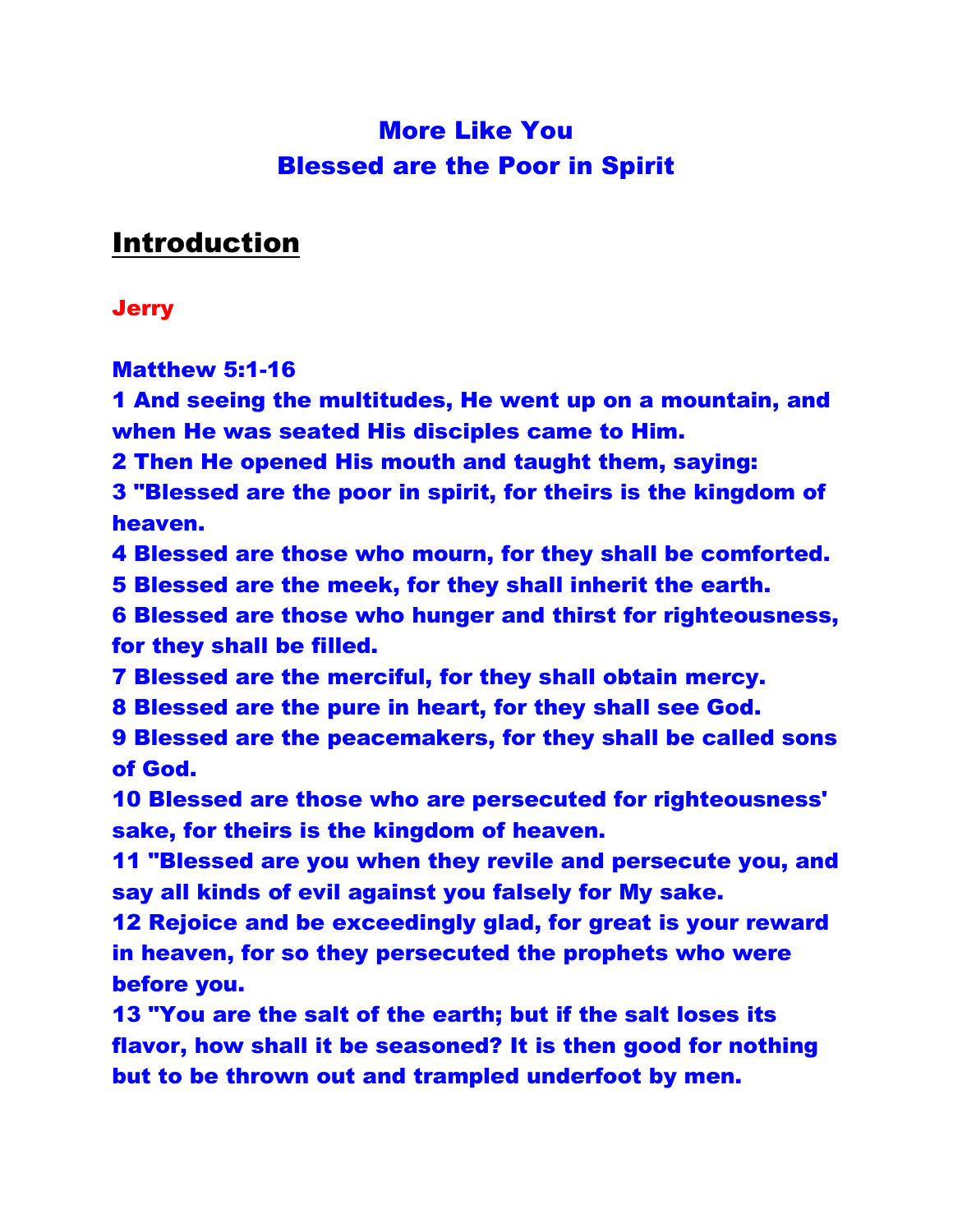14 "You are the light of the world. A city that is set on a hill cannot be hidden.

15 Nor do they light a lamp and put it under a basket, but on a lampstand, and it gives light to all who are in the house. 16 Let your light so shine before men, that they may see your good works and glorify your Father in heaven.

In these admonitions that have been called the beatitudes of Jesus, Jesus revealed to His disciples the major distinctions between those who follow Him and those who do not. He revealed the difference between the natural man and the Christian.

Jesus taught them that these characteristics and how they exhibited these characteristics is what would make them His city set on a hill, His light in this dark world.

#### Brandon

This morning, we will focus on the first "blessed" statement on Jesus's list, which is found in verse 3. Matthew 5:3 3 "Blessed are the poor in spirit, for theirs is the kingdom of heaven.

Jesus did not come up with the order of this list arbitrarily. He had a reason for this order.

The first one on His list is the key to all that follows.

"Poor in Spirit"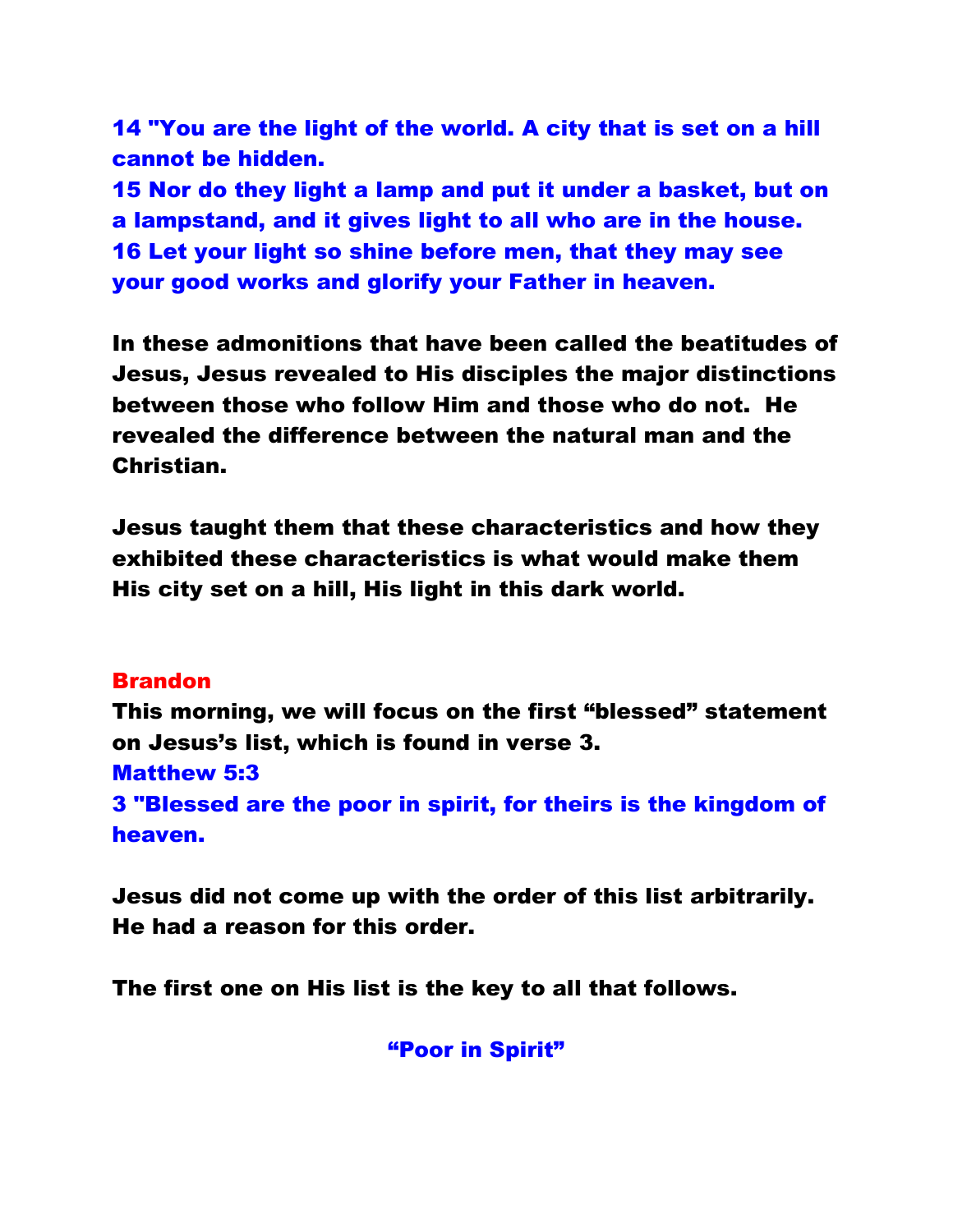An understanding of what it means to be poor in spirit is essential to understanding Jesus' sermon. Without this understanding, His sermon is lost on us. In fact, Jesus said that the poor in spirit would be the ones to inherit the Kingdom of Heaven!

#### All the other beatitudes are built on being poor in spirit!

#### **Jerry**

#### Why is that?

"In the Sermon on the Mount, Jesus comes to us and says, there is the mountain that you have to scale, the heights you have to climb; and the first thing you must realize, as you look at that mountain which you are told you must ascend, is that you cannot do it, that you are utterly incapable in and of yourself, and that any attempt to do it in your own strength is proof positive that you have not understood it. It condemns at the very outset the view which regards it as a program for man to put into operation immediately, just as he is." Martin Lloyd Jones

So, let's dive into what it means to be poor in spirit like our life and future as a Christian depends upon it. Because it does.

### Body

#### Brandon

Let's discover three things together….

- 1. What does it mean to be poor in spirit?
- 2. What do you need to do if you are poor in spirit?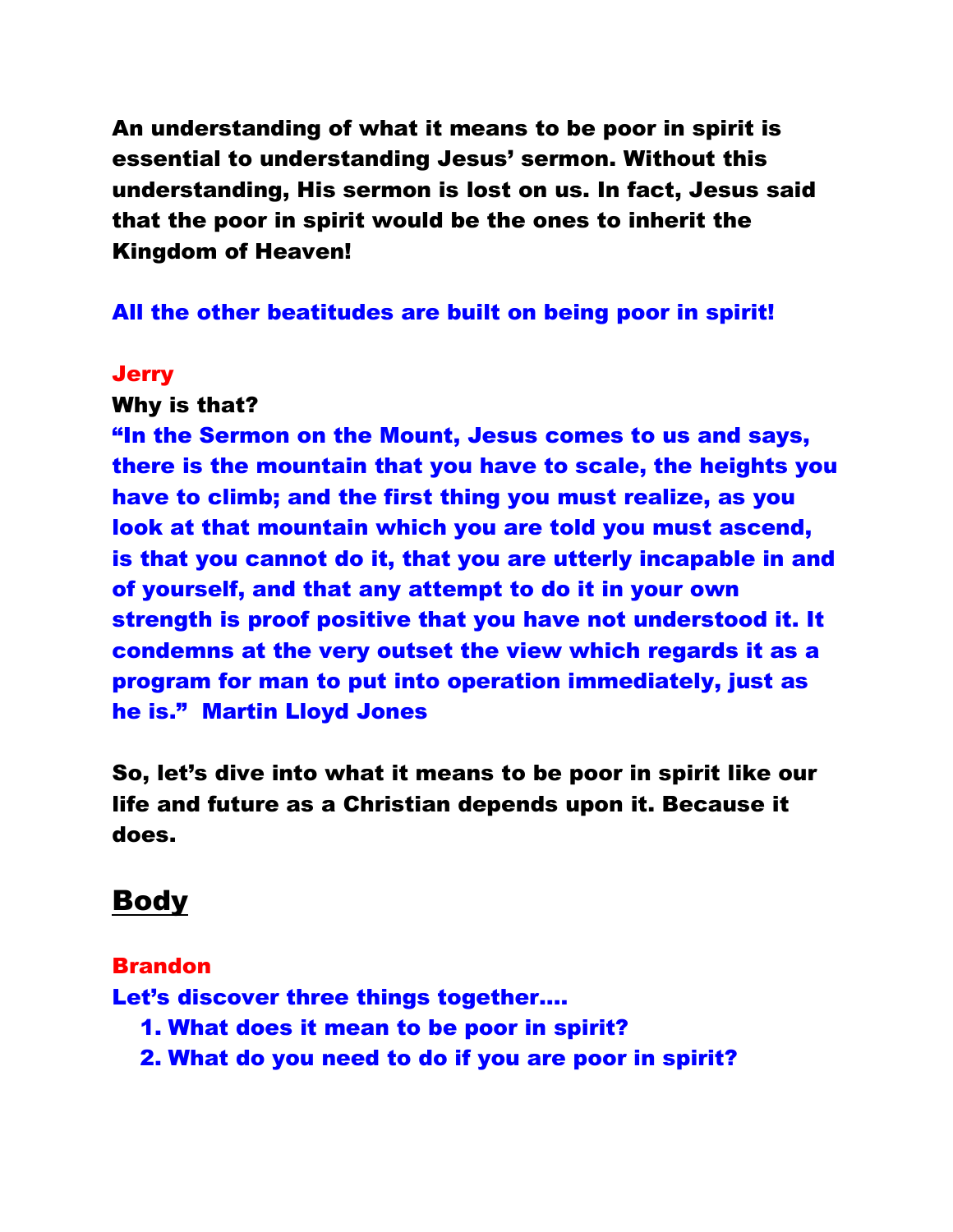### 3. How will becoming poor in spirit and turning to Jesus change your life?

#### **Jerry**

1. What does it mean to be poor in spirit? To be poor in the bible means to be bankrupt financially. It means that your only way to survive is to beg someone for assistance.

The Greek word poor comes from a world that means to fall or to prostrate oneself before another that you are asking for help. This was a sign of humility. We see the poor all over our city standing on street corners asking for assistance. We frequently have poor people come by the church office asking for assistance.

#### To be poor in spirit means to be spiritually bankrupt!

Instead of begging for physical assistance, to be poor in spirit means you are begging someone to help you with the bankrupt condition of your soul.

#### Brandon

If you are poor financially, normally, no one must convince you. The evidence is that you don't have money to buy food or to pay your bills.

But this is not true of mankind spiritually. We must be convinced that our souls are bankrupt. The Jews listening to Jesus' sermon really needed to come to a place where they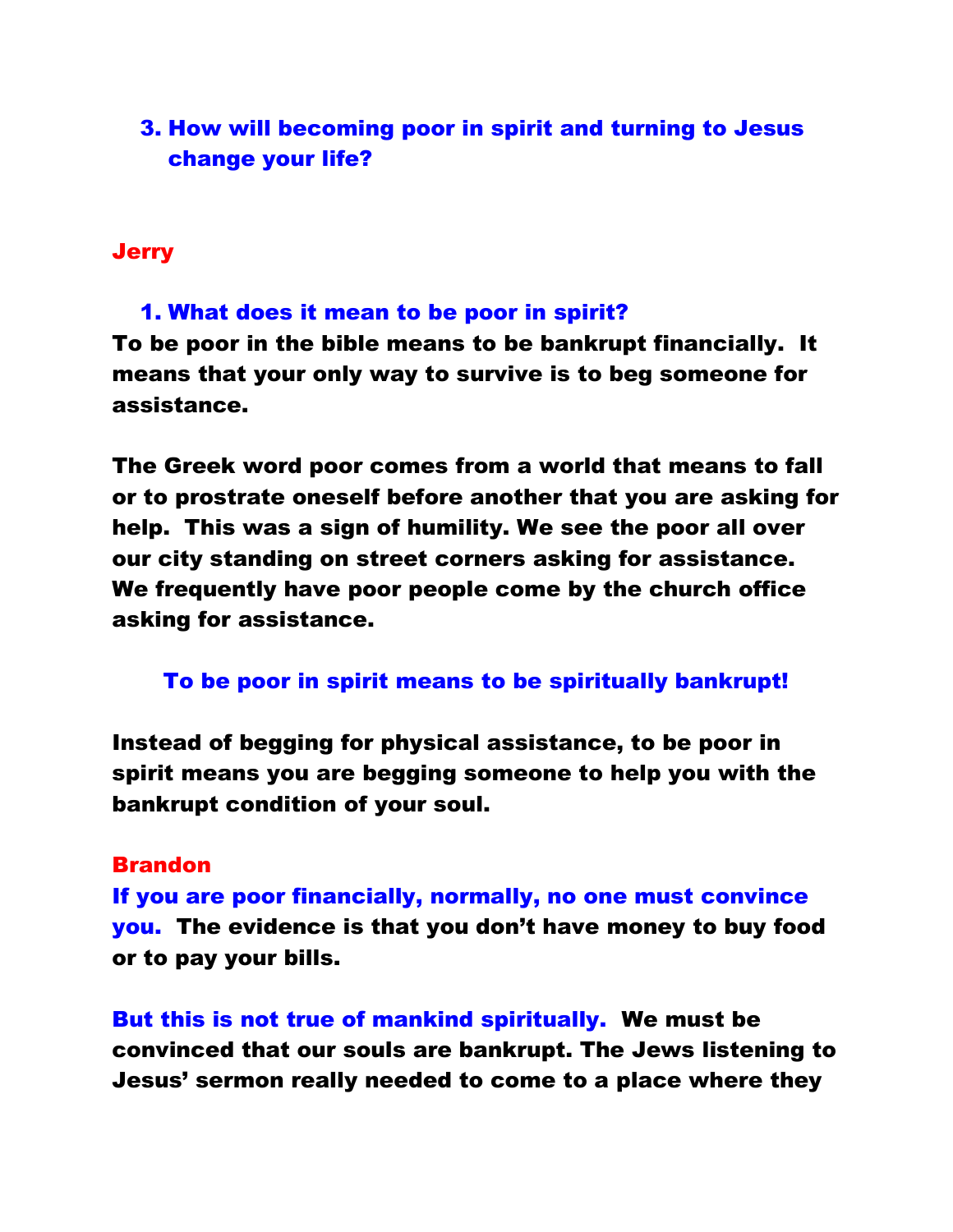believed their souls were bankrupt. The vast majority Americans that attend church need to come to this same understanding. There was a sense of entitlement for the Jews because they were children of Abraham. In the American church, there is a strong sense of entitlement. To be poor in spirit, we cannot assume God owes us anything. We need God to help us see the spiritually bankrupt condition of our souls so that we will see how much we need Him.

#### **Jerry**

Jesus is very persuasive. Jesus taught the Jews that they were spiritually bankrupt; that their souls were bankrupt. His admonitions in this sermon drove this point home. In it He confronted their spiritual pride. They had an over inflated view of their own goodness. This sermon should have been sufficient to convince anyone that they were evil sinners whose souls were bankrupt.

- He condemned annulling the commandments of God
- He condemned murder in their hearts
- He condemned adultery in their hearts
- He condemned divorce for any reason
- He condemned making false vows
- He condemned seeking retaliation
- He condemned hating your enemies
- He condemned practicing your righteousness before men
- He condemned laying up treasures on earth.
- He condemned judging others.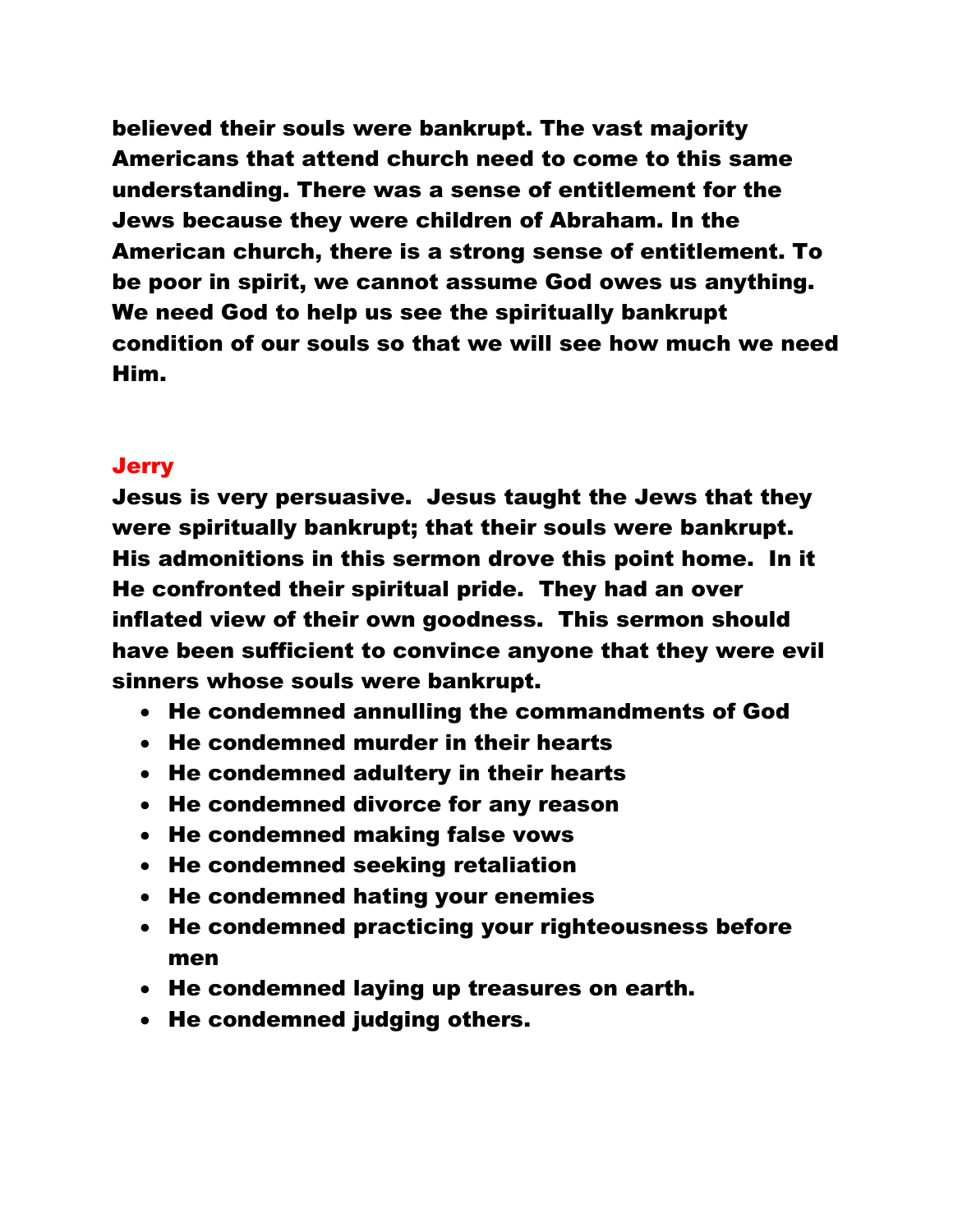#### Brandon

2. What do you need to do if you become poor in spirit? You certainly need to turn to God. But which God will you turn to?

Jesus not only taught the Jews that they needed to be poor in spirit, but He also taught them that they needed to turn to Him to save them from their spiritual poverty.

Jesus proved that He was the Son of God by the signs He performed and the prophecies He fulfilled. Jesus promises that if anyone would follow Him, He will...

- 1. Save them from judgment (erase their debt)
- 2. Give them His life (overload their account)

When we realize we are spiritual bankrupt, if we turn to Him, He will enable us to become like Him. What a change! There is no one better than Jesus…

Jesus fulfilled all these blessed admonitions in the sermon on the mount. He never had to make amends to anyone. He wants to live His life through you.

So, if you are poor in spirit, what do you need to do? You need to turn to Jesus and depend on Him. He's the only one who can settle your sin debt and fill you with His life.

#### **Jerry**

3. How will becoming poor in spirit and turning to Jesus change your life?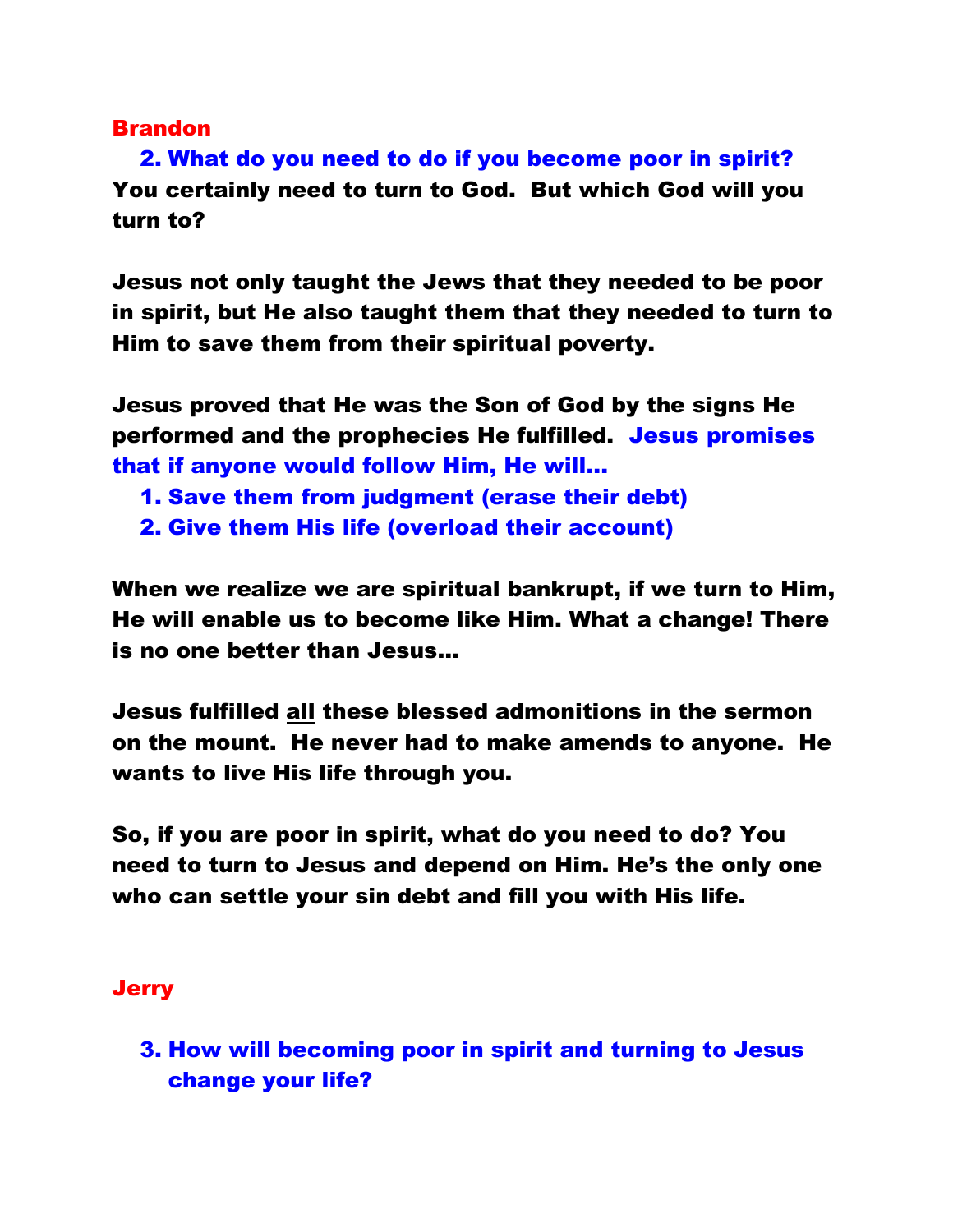From the sermon on the mount…

- It will cause you to put away other sinful attitudes.
- It will cause you to put away dismissing the commandments of God.
- It will cause you to put away murder in your heart.
- It will cause you to put away adultery in your heart.
- It will cause you to put away divorce for any reason.
- It will cause you to put away swearing falsely.
- It will cause you to put away retaliation.
- It will cause you to put away hate for your enemies.
- It will cause you to put away practicing your righteousness before men.
- It will cause you to put away laying up treasures on earth.
- It will cause you to put away worry and anxiety.
- It will cause you to put away judging others.

It will cause you to put off the old man and put on the new man.

All these things will follow if you will be poor in spirit and turn to Jesus to save you!

# Conclusion

### Brandon

• Have you ever been poor in spirit and turned to Jesus? Have you ever seen the bankrupt condition of your soul and turned to Jesus to save your soul?

### **Jerry**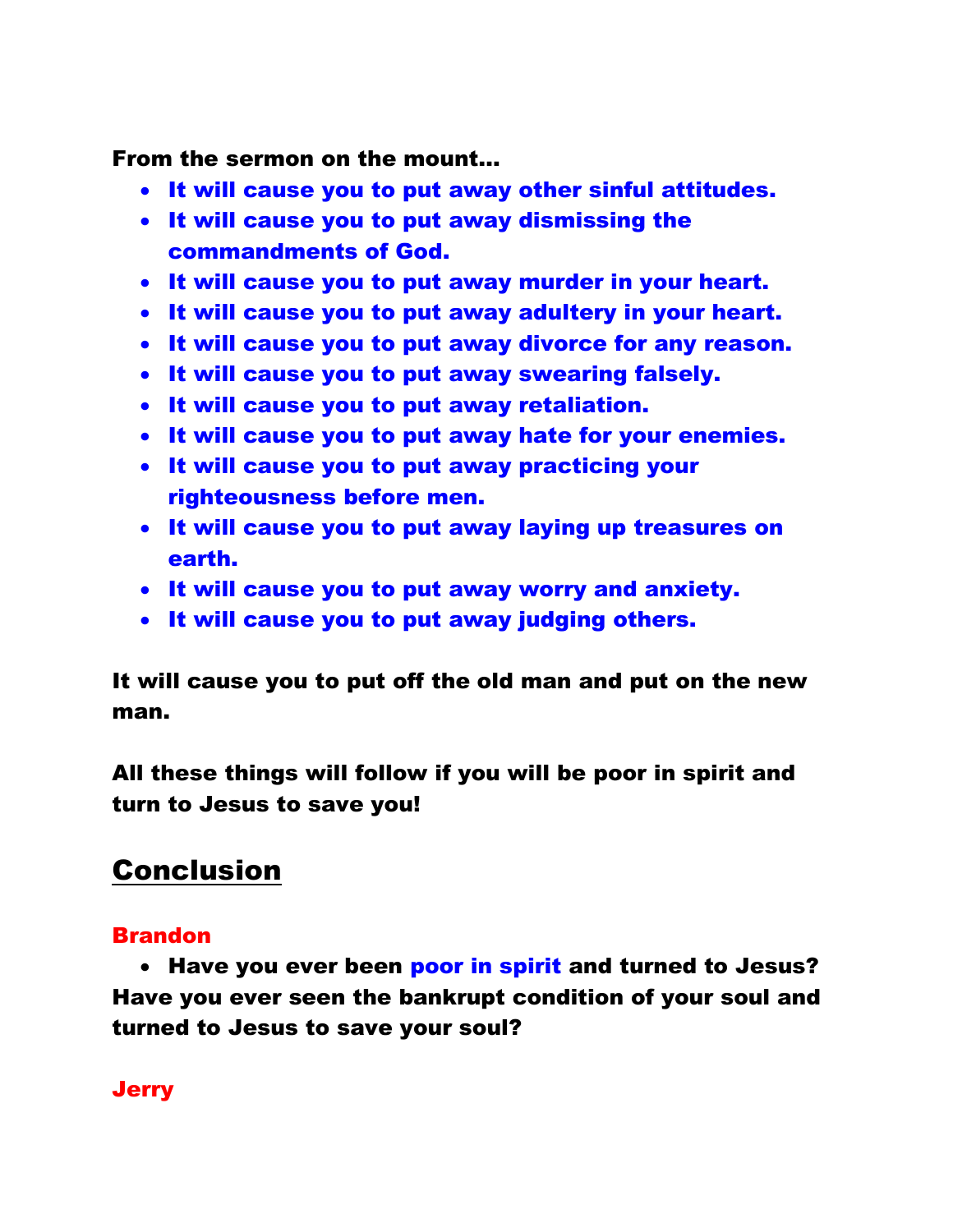• If you believe you are a follower of Jesus, does your soul look like Jesus to those closest to you? Would they characterize you as something less than what looks like Jesus in the sermon on the mount?

Would they also describe you as…

- 1. Self-centered
- 2. Unreliable
- 3. Inconsiderate
- 4. Mean
- 5. Abusive

### Brandon The word "Christian" means "Christ-like."

Jesus' goal in His teaching is that each of us would become more like Him. That His life would be lived through us.

For that to happen, we cannot be proud. We cannot be dependent on ourselves. None of us are good enough to keep the commandments of Jesus without His help. We need His power and His life in us to become more like Him.

But here's the thing: We all face challenging circumstances in our lives. We can all drift from depending on Jesus to depending on ourselves or turning to someone or something other than Jesus.

I do not have to work to maintain my salvation! My salvation is secure in Christ by grace through faith. But it takes work